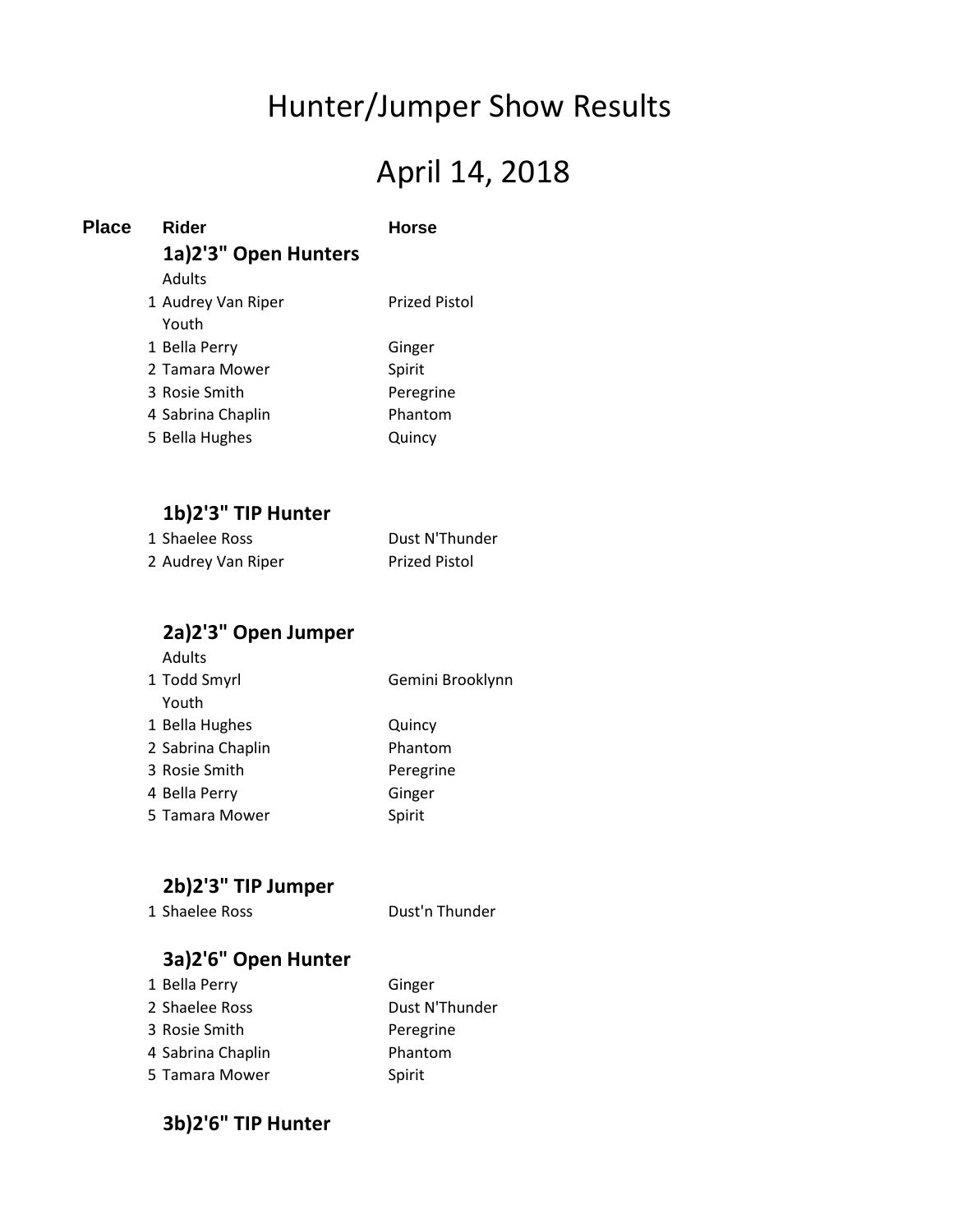#### 1 Shaelee Ross Dust N'Thunder

#### **4a)2'6" Open Jumpers**

| TUIL V UNCH JUILING IS |           |
|------------------------|-----------|
| Adults                 |           |
| 1 Sydney Douglas       | Kalif     |
| 2 Madison Smith        | Quincy    |
| 3 Todd Smyrl           | Foxx      |
| 4 Todd Smyrl           | Gemini Br |
| Youth                  |           |
| 1 Sabrina Chaplin      | Phantom   |
| 2 Rosie Smith          | Peregrine |

Gemini Brooklynn Phantom 3 Shaelee Ross Dust'N Thunder 4 Bella Hughes Quincy

- 5 Tamara Mower Spirit
- 6 Bella Perry Ginger

### **4b)2'6" TIP Jumper**

| 1 Shaelee Ross | Dust N'Thunder |
|----------------|----------------|
|                |                |
|                |                |

### **5a) 2'9" Open Hunter Adults**

| 1 Kathleen Boyle   | Awfully Lucky     |
|--------------------|-------------------|
| Youth              |                   |
| 1 Gwenyth Hodson   | Sweet German Gold |
| 2 Whitney Williams |                   |

#### **5b) 2'9" TIP Hunter**

| 1 Kathleen Boyle | Awfully Lucky  |
|------------------|----------------|
| 2 Shaelee Ross   | Dust'N Thunder |

#### **6a) 2'9" Open Jumpers**

| 1 Todd Smyrl     | Foxx   |
|------------------|--------|
| 2 Sydney Douglas | Kalif  |
| 3 Bella Hughes   | Quincy |

### **6b) 2'9" TIP Jumper**

| 1 Sydney Douglas | Golden Horizon |
|------------------|----------------|
| 2 Shaelee Ross   | Dust'N Thunder |

### **7a) 3' Open Hunter**

1 Kathleen Boyle **Awfully Lucky**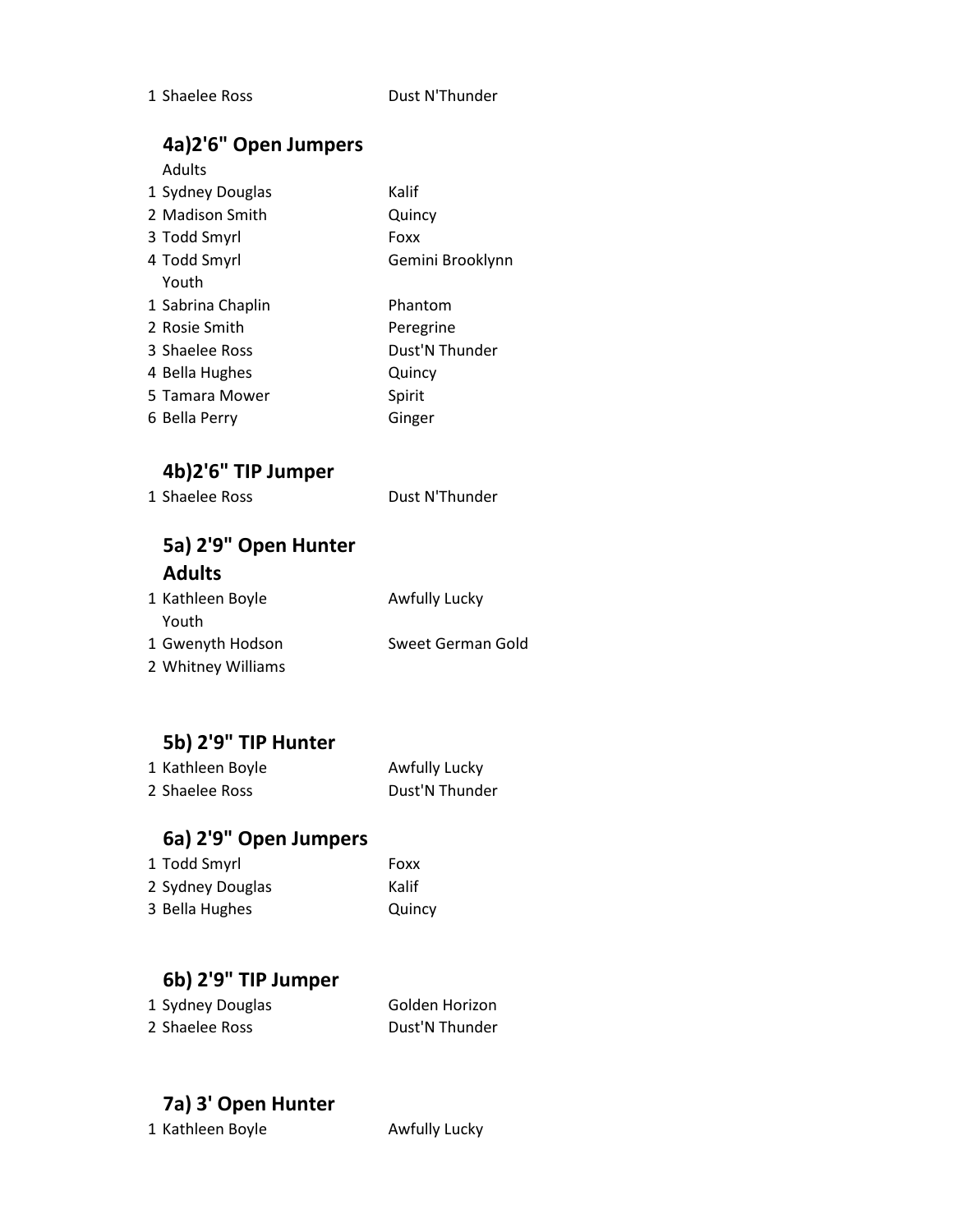| 2 Gwenyth Hodson               | Sweet German Gold |  |
|--------------------------------|-------------------|--|
| 7b) 3' TIP Hunter              |                   |  |
| 1 Katelyn Karl                 | Music Man Sam     |  |
| 2 Kathleen Boyle               | Awfully Lucky     |  |
| 8a)3' Open Jumper              |                   |  |
| 1 Madison Smith                |                   |  |
| 8b) TIP 3' TIP Jumper          |                   |  |
| 1 Sydney Douglas               | Golden Horizon    |  |
| 9a) 3'3" Open Jumper           |                   |  |
| 1 Rosie Smith                  | Seamus            |  |
| 9b) 3'3" TIP Jumper            |                   |  |
| 1 Sydney Douglas               | Golden Horizon    |  |
| 10a) 3'6" Open Jumper          |                   |  |
| 1 Rosie Smith                  | Seamus            |  |
| 10b) 3'6" TIP Jumper           |                   |  |
| <b>No Entries</b>              |                   |  |
| 11) Fun Class: Gamblers Choice |                   |  |
| 1 Kathleen Boyle               | Awfully Lucky     |  |
| 2 Shaelee Ross                 | Dust N'Thunder    |  |
| 12a) Open Hunter Under Saddle  |                   |  |
| 1 Bella Hughes                 | Quincy            |  |
|                                |                   |  |

2 Tamara Mower Spirit 3 Shaelee Ross Dust N'Thunder 4 Kiara Clark Shannon

### **12b) TIP Hunter Under Saddle**

No Entries

### **13) Fun Class: Gamblers Choice**

1 Bella Perry Ginger

**14) Trot Poles** Adults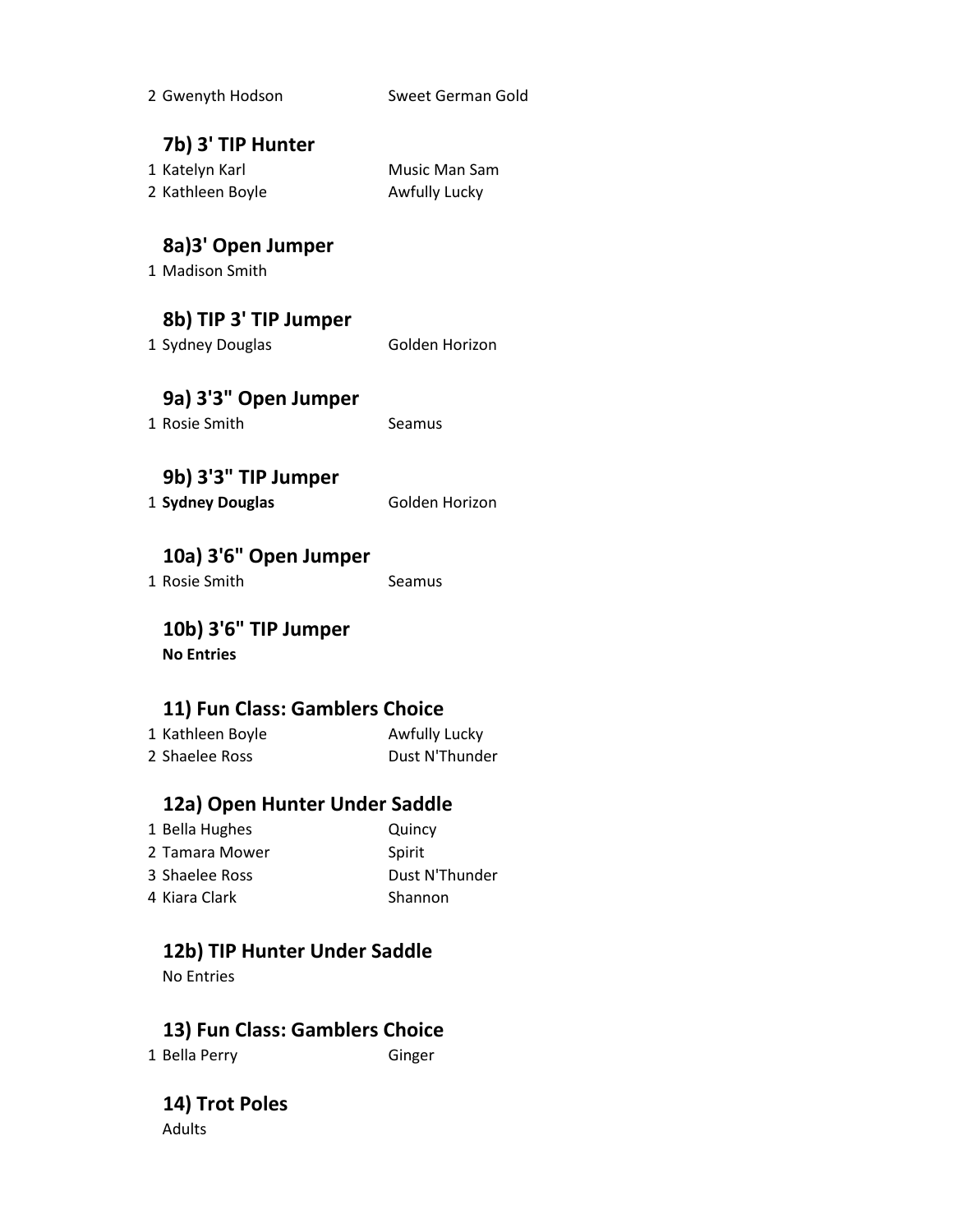| 1 Paige Houghtby   | Shannon               |
|--------------------|-----------------------|
| 2 Laurie Sakaeda   | Kingsley              |
| 3 Lisa Smith       | Mocha                 |
| 12 to 17           |                       |
| 1 Amelie Beckstead | Monster               |
| 2 Abby Kirby       | Phantom               |
| 3 Willow Alexander | Tody                  |
| 4 Whitney Williams | <b>Wyoming Melody</b> |
| 5 Shaylee Ross     |                       |
| 6 Brianna Moore    | Mr Bulldog            |
| Asia Sandoval      | Dakota                |
| 11-under           |                       |
| 1 Violet O'Brien   | Faith                 |
| 2 Abigail Metzger  | Crosstown Cat         |
| 3 Rylee Adcock     | Redemption            |
| 4 London Jones     | LS Foolz Gold         |
| 5 Kennedy Chase    | Belle                 |
| 6 Ella Willard     | Hannah                |
|                    |                       |

## **15a) Open Hunter Crossrails**

| Adults             |                           |
|--------------------|---------------------------|
| 1 Josiana Goodman  |                           |
| 2 Rianna Riley     | Wise Red                  |
| 3 Paige Houghtby   | Shannon                   |
| 4 Lisa Smith       | Mocha                     |
| 5 Laurie Sakaeda   | Kingsley                  |
| 6 Kathleen Boyle   | <b>Rainmaker Creation</b> |
| 12 to 17           |                           |
| 1 Sabrina Chaplin  | Mocha                     |
| 2 Amelie Beckstead | Monster                   |
| 3 Abby Kirby       | Phantom                   |
| 4 Whitney Williams | <b>Wyoming Melody</b>     |
| 5 Shaelee Ross     | Tahoe                     |
| 11-under           |                           |
| 1 Maggie Bird      | Star                      |
| 2 Abigail Metzger  | Crosstown Cat             |
| 3 Rylee Adcock     | Redemption                |
| 4 Payton Kirby     | Faith                     |
| 5 Payton Kirby     | <b>Belle</b>              |
| 6 Kennedy Chase    | Ginger                    |

### **15b) TIP Hunter Crossrails**

| 1 Kathleen Boyle | <b>Rainmaker Creation</b> |
|------------------|---------------------------|
| 2 Rianna Riley   | Wise Red                  |
| 3 Megan Risner   | Tin Roof Sundae           |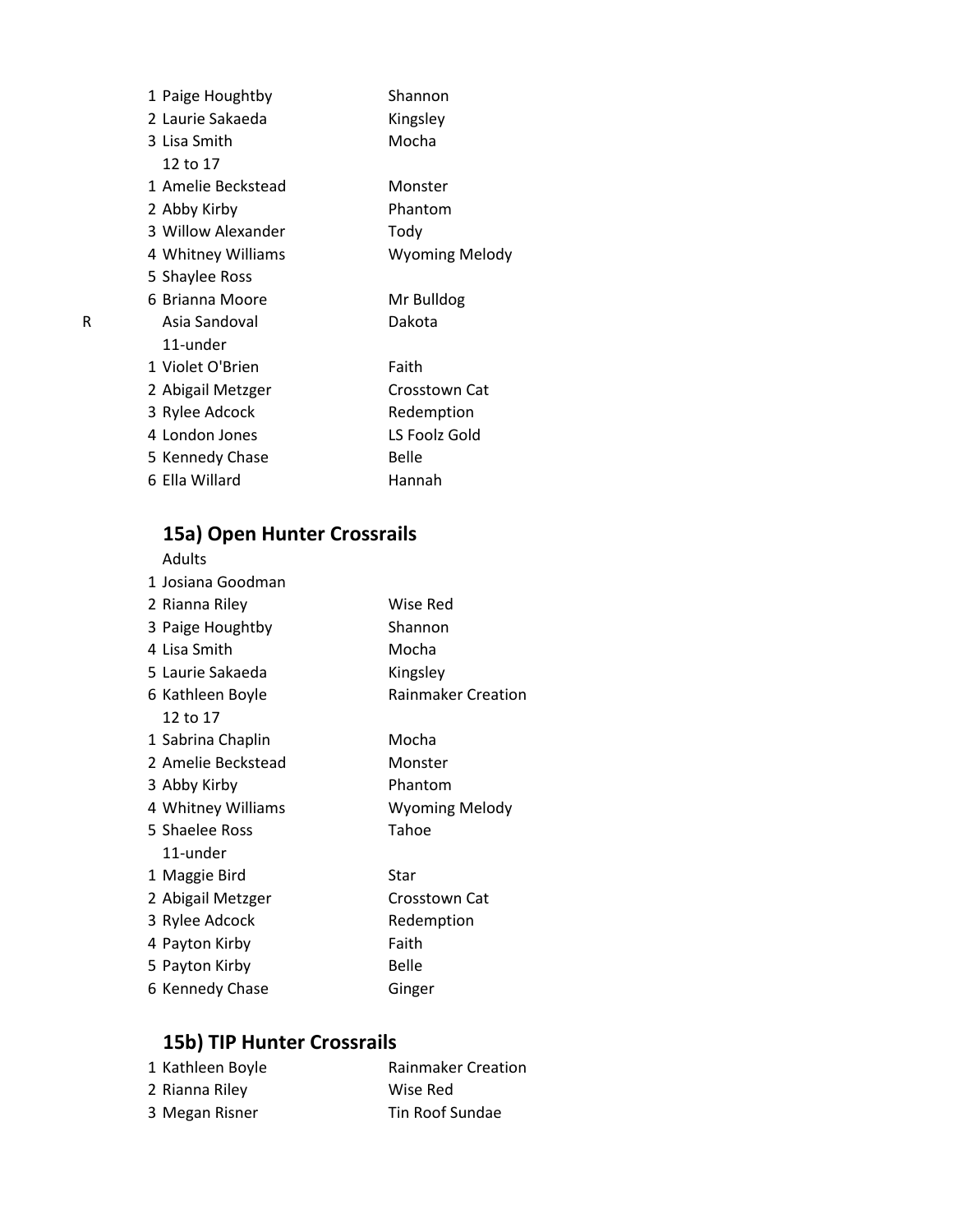### **16a) Open Jumper Crossrails**

Adults

| 1 Rianna Riley     | Wise Red |
|--------------------|----------|
| 2 Laurie Sakaeda   | Kingsley |
| Youth              |          |
| 1 Abby Kirby       | Phantom  |
| 2 Willow Alexander | Hendrix  |
| 3 Amelie Beckstead | Monster  |
| 4 Shaelee Ross     | Tahoe    |
| 5 Payton Kirby     | Faith    |
| 6 Payton Kirby     | Belle    |

#### **16b) TIP Jumper Crossrails**

| 1 Rianna Riley | Wise Red |
|----------------|----------|
|----------------|----------|

### **17a) Open Hunter Under Saddle**

Adults

| 1 Paige Houghtby   | Shannon               |
|--------------------|-----------------------|
| 2 Laurie Sakaeda   | Kingsley              |
| 12 to 17           |                       |
| 1 Bianca Bartko    | Goldie                |
| 2 Madison Fryer    | Skye                  |
| 3 Amelie Beckstead | Monster               |
| 4 Whitney Williams | <b>Wyoming Melody</b> |
| 11-under           |                       |
| 1 Violet O'Brien   | Faith                 |
| 2 Kennedy Chase    | Ginger                |
| 3 Taylor Sprau     | <b>Trev</b>           |
| 4 Rylee Adcock     | Redemption            |
| 5 Bella Perry      | Ginger                |
| 6 Maggie Bird      | Coco                  |

### **17b) TIP Hunter Under Saddle**

| 1 Megan Risner  | Tin Roof Sundae |
|-----------------|-----------------|
| 2 Brianna Moore | Mr Bulldog      |
| 3 Rianna Riley  | Wise Red        |

#### **18a) 2' Open Hunter** Adults

| Auults            |                           |
|-------------------|---------------------------|
| 1 Kathleen Boyle  | <b>Rainmaker Creation</b> |
| 2 Josiana Goodman | Desi                      |
| Youth             |                           |
| 1 Tamara Mower    | Spirit                    |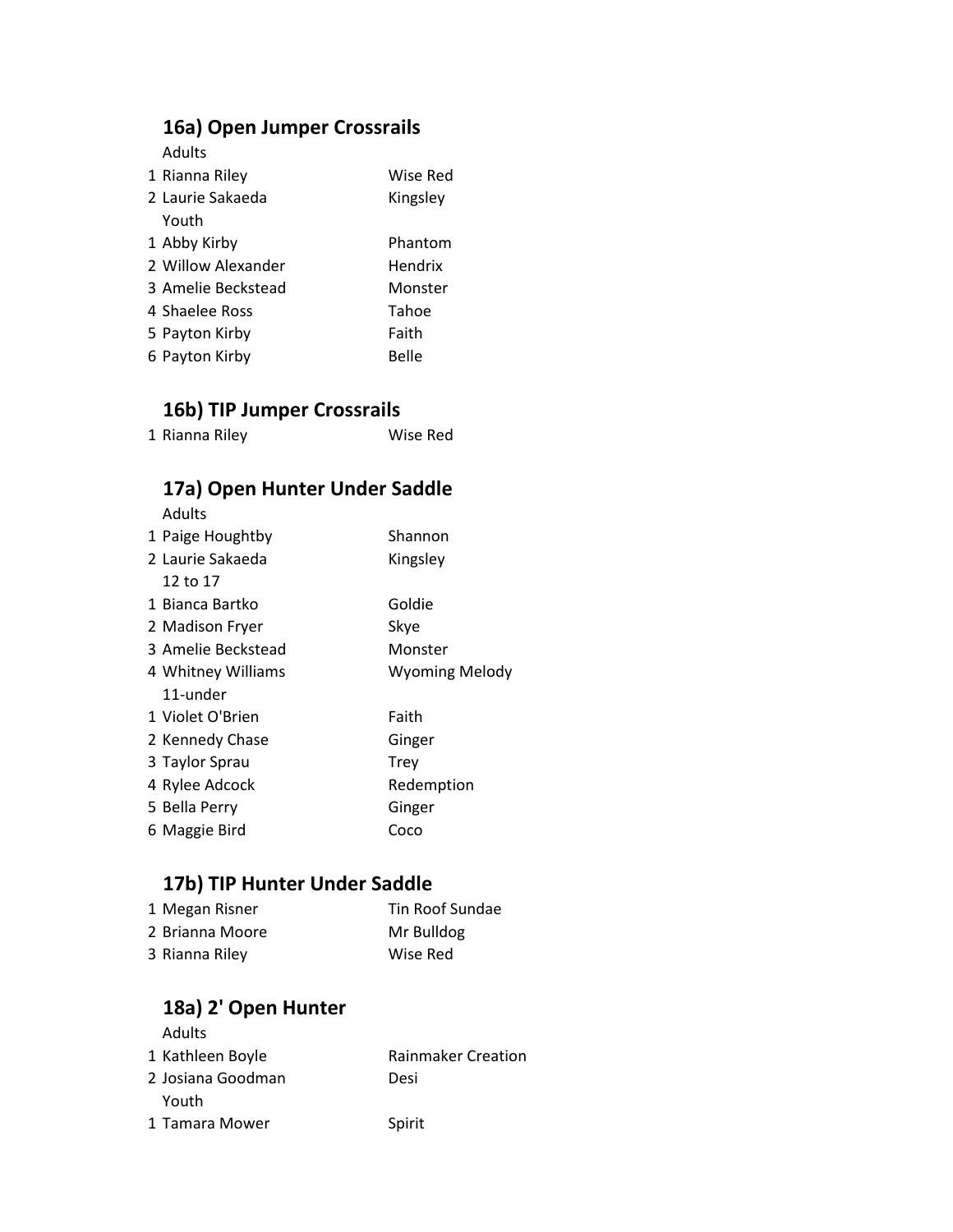| 2 Rylee Adcock     | Redemption            |
|--------------------|-----------------------|
| 3 Aigail Metzger   |                       |
| 4 Abbylyn Merril   | <b>Forest Sounds</b>  |
| 5 Payton Kirby     | Kayla                 |
| 6 Whitney Williams | <b>Wyoming Melody</b> |

### **18b) 2' TIP Hunter**

| 1 Abbylyn Merrill | <b>Forest Sounds</b>      |
|-------------------|---------------------------|
| 2 Kathleen Boyle  | <b>Rainmaker Creation</b> |
| 3 Rianna Riley    | Wise Red                  |

### **19a) 2' Open Jumper**

| 1 Willow Alexander | Toby                  |
|--------------------|-----------------------|
| 2 Tamara Mower     | Spirit                |
| 3 Whitney Williams | <b>Wyoming Melody</b> |
| 4 Maddison Fryer   | Skye                  |
| 5 Ella Grayzel     | Fooie                 |
| 6 Willow Alexander | Hendrix               |

#### **19b) 2' TIP Jumper**

| 1 Rianna Riley   | Wise Red                   |
|------------------|----------------------------|
| 2 Lauren Smith   | Mr Bulldog                 |
| 3 Lydia Bradford | <b>Restoring the Peace</b> |

### **20a) Open Hunter Under Saddle**

| Part 1             |                       |
|--------------------|-----------------------|
| 1 Payton Kirby     | Kayla                 |
| 2 Whitney Williams | <b>Wyoming Melody</b> |
| 3 Ella Grayzel     | Fooie                 |
| 4 Maggie Bird      | Star                  |
| Part 2             |                       |
| 1 Rylee Adcock     | Redemption            |
| 2 Abigail Metzger  | Crosstown Cat         |
| 3 Bianca Bartko    | Goldie                |
|                    |                       |

### **20b) TIP Hunter Under Saddle**

| 1 Megan Risner   | Tin Roof Sundae            |
|------------------|----------------------------|
| 2 Lydia Bradford | <b>Restoring the Peace</b> |
| 3 Lauren Smith   | Mr Bulldog                 |

### **21a) 2'3" Open Hunter**

| 1 Abbylyn Merrill | <b>Forest Sounds</b> |
|-------------------|----------------------|
| 2 Katelyn Karl    | Music Man Sam        |
| 3 Payton Kirby    | Kayla                |